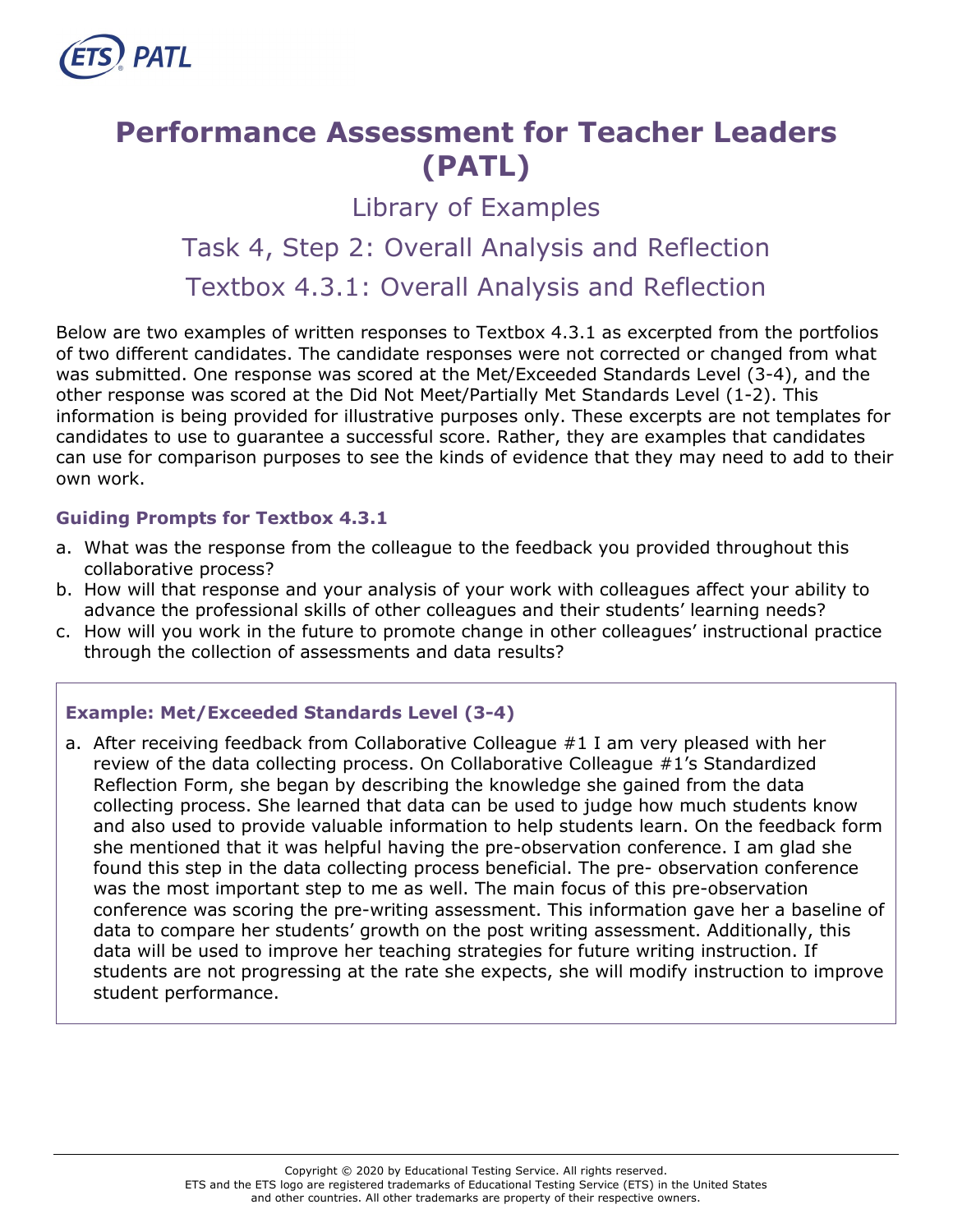#### **Example 1: Met/Exceeded Standards Level (cont'd.)**

Collaborative Colleague #1 also stated in her feedback form that if it was not for collecting the pre-writing assessment data she would have had to guess which areas needed improving. After the pre-observation conference she had a clear understanding of which areas her students needed to improve. Using the data, she was able to align her instruction to the weak areas. This type of data-based decision making will help close the writing achievement gap in her classroom.

Collaborative Colleague #1 also found that collecting the baseline data made grouping her students according to their writing ability level easy and functional. She was able to identify which students needed specialized instruction. Collaborative Colleague #1 was able to pull these students into small groups and provide them with additional instruction. The groups she created were organized and flexible.

Collaborative Colleague #1 was receptive to all the feedback I provided her. She incorporated the pre- observation conference suggestions into her lesson. She asked questions to the advice I gave and I clarified any misconceptions she had. Collaborative Colleague #1 was glad to learn about the data collecting process and says she will continue to use data to help drive her instruction. Data was used in planning, creating, and implementing her instruction. Collaborative Colleague #1 checked for understandings using observation checklist during one-on-one conferences. During these conferences she was able to give feedback. This feedback gave students opportunity to intergrade what they learned during their conference into their writing. Collaborative Colleague #1 was happy with this assessment method and found it easy and useful in her classroom.

In the future I plan to continue to promote change in the data collecting process with the collaboration of new colleagues on my team. One area that can become overwhelming is the Response to Intervention (RTI) process. During my collaborative meetings I will be sharing how to collect data for RTI. The main focus of these meetings will be to review the data collecting process. I will explained to teachers that they should choose a data collecting method that can be managed in the classroom and also decide how frequently they will collect the data. I will provide teachers with examples of different data collecting methods that are often used. Next, I will explain the importance of collecting a baseline of data before starting an intervention. The baseline information will provide teachers with a starting point to compare performance at the end of the intervention. After that, teachers will need to determine the timespan of the intervention and set an attainable goal. Lastly, teachers will implement the intervention and evaluate its outcome. At the end of collaboration I will let the teachers know that I am available to assist them during the RTI process if they have any questions about data collecting or how to fill out the paper work online.

I hope this will help my new colleagues ease into the RTI process. It can be an overwhelming to begin a school year with students who have previously been on RTI. The data collecting process and the paper work involved can be a daunting task but with my assistance I hope to ease the stress and provide helpful solutions that they may one day use on their own.